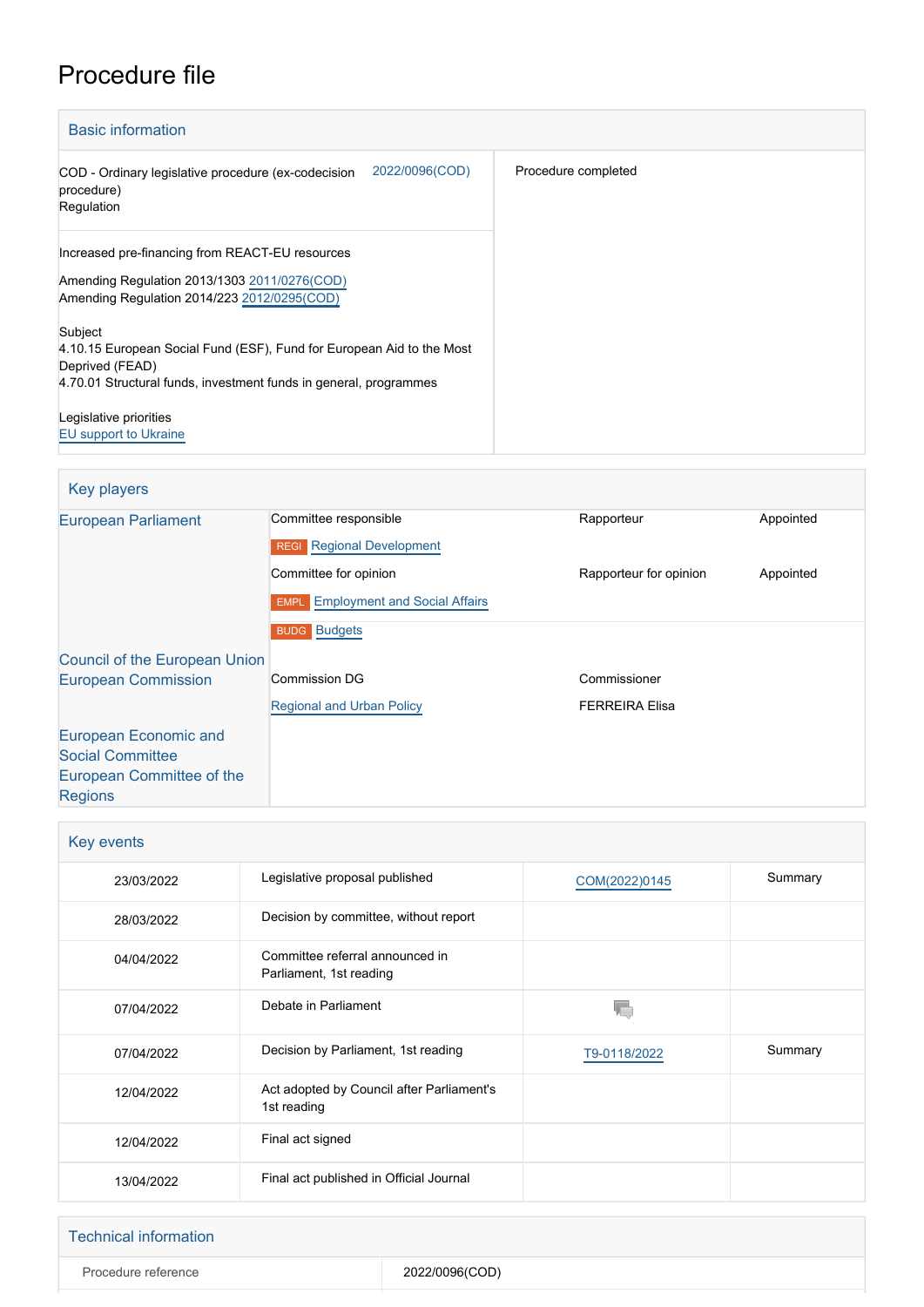| Procedure type                               | COD - Ordinary legislative procedure (ex-codecision procedure)                                                                 |
|----------------------------------------------|--------------------------------------------------------------------------------------------------------------------------------|
| Procedure subtype                            | Legislation                                                                                                                    |
| Legislative instrument                       | Regulation                                                                                                                     |
|                                              | Amending Regulation 2013/1303 2011/0276(COD)<br>Amending Regulation 2014/223 2012/0295(COD)                                    |
| Legal basis                                  | Treaty on the Functioning of the EU TFEU 177-p1; Rules of Procedure EP<br>163; Treaty on the Functioning of the EU TFEU 175-p3 |
| Mandatory consultation of other institutions | <b>European Economic and Social Committee</b><br>European Committee of the Regions                                             |
| Stage reached in procedure                   | Procedure completed                                                                                                            |
| Committee dossier                            | REGI/9/08670                                                                                                                   |

| Documentation gateway                                     |                |            |     |         |
|-----------------------------------------------------------|----------------|------------|-----|---------|
| Legislative proposal                                      | COM(2022)0145  | 23/03/2022 | EC  | Summary |
| Supplementary legislative basic document                  | COM(2022)0162  | 31/03/2022 | EC. |         |
| Text adopted by Parliament, 1st reading/single<br>reading | T9-0118/2022   | 07/04/2022 | EP  | Summary |
| Draft final act                                           | 00014/2022/LEX | 12/04/2022 | CSL |         |

#### Final act

Regulation 2022/613 OJ L 115 13.04.2022, p. 0038

### Increased pre-financing from REACT-EU resources

PURPOSE: to provide for an increased amount of pre-financing to be paid under REACT-EU, which is needed to help Member States meet the challenges posed by the exceptionally high number of people fleeing the war in Ukraine and to support their transition to a resilient economic recovery from the COVID-19 pandemic.

PROPOSED ACT: Regulation of the European Parliament and of the Council.

ROLE OF THE EUROPEAN PARLIAMENT: the European Parliament decides in accordance with the ordinary legislative procedure and on an equal footing with the Council.

BACKGROUND: due to the recent military aggression by Russia against Ukraine, the European Union and in particular its eastern regions are facing a massive influx of people. This poses an additional challenge for public budgets at a time when Member States economies are still recovering from the impact of the COVID-19 pandemic and risks undermining the preparation of a green, digital and resilient recovery of the economy.

Member States are already able to finance a broad range of investments to address migratory challenges under their operational programmes with support from the European Regional Development Fund (ERDF), the European Social Fund (ESF) and the Fund for European Aid to the Most Deprived (FEAD), including from the additional resources made available as Recovery Assistance for Cohesion and the Territories of Europe (REACT-EU).

The Commission has already taken steps to assist Member States in this regard, through its Cohesion Action for Refugees in Europe (CARE) initiative of 8 March 2022. Notwithstanding the room for manoeuvre offered by the CARE package, Member States face additional immediate budgetary pressures arising from the management of mass arrivals of people fleeing Ukraine.

Therefore, support from the Funds should be mobilised quickly to ease the burden on national budgets. The Commission therefore considers it necessary, as a temporary and exceptional measure, to increase the amount of pre-financing paid under REACT-EU for all Member States.

BACKGROUND: this proposal provides for exceptional and targeted changes to the 2014-2020 legal framework established for the European Structural and Investment Funds and for the Fund for the European Aid to the Most Deprived (FEAD) in response to the invasion of Ukraine by the Russian Federation and the subsequent impact on the European Union and several of its eastern regions in particular.

It is proposed to amend Regulations (EU) No 1303/2013 and (EU) No 223/2014 in order to provide for an increased percentage of pre-financing to be paid under REACT-EU, which is necessary to respond to this unprecedented situation.